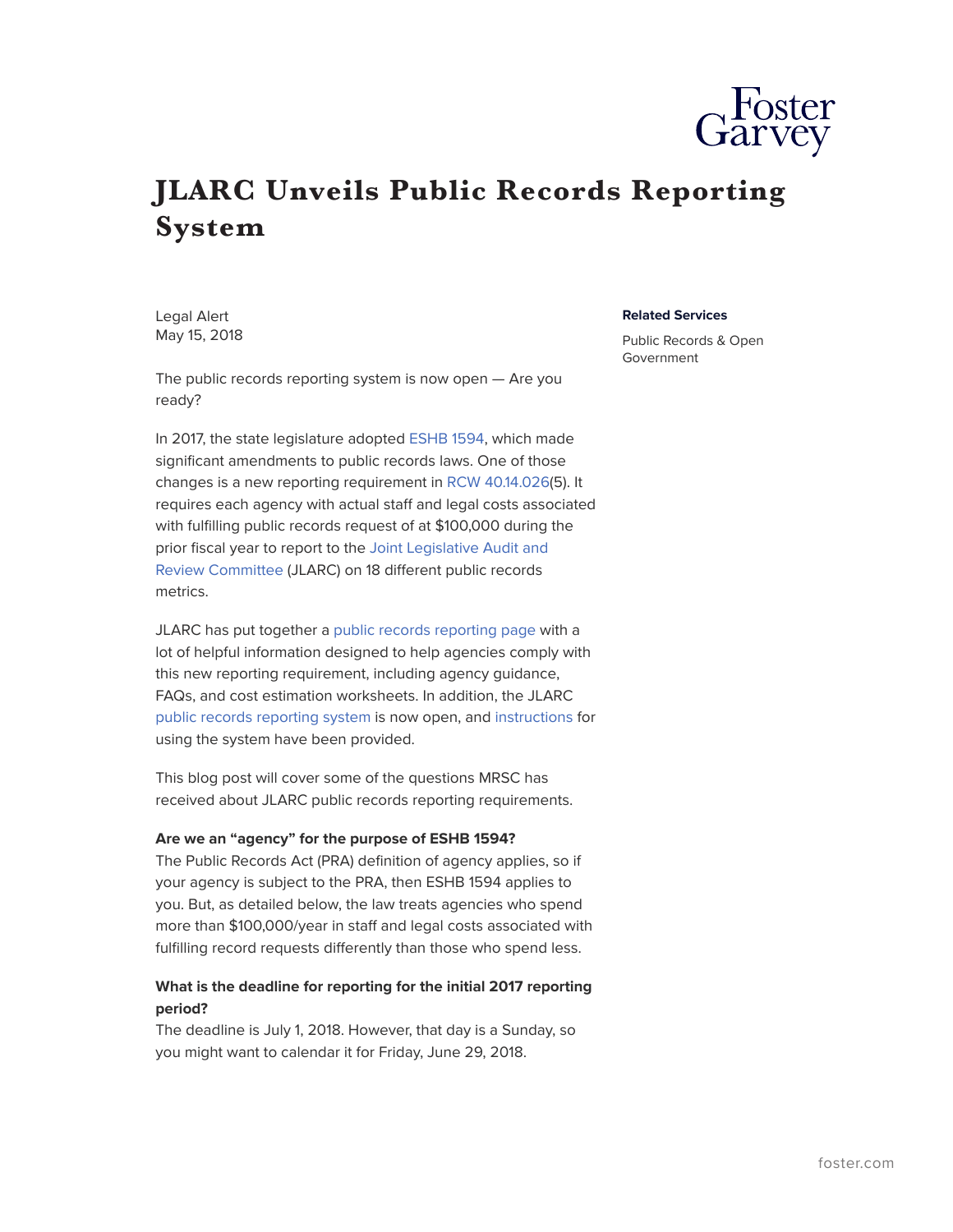

## **What is the 2017 reporting period?**

ESHB 1594 took effect on July 23, 2017, so the 2017 reporting period is July 23, 2017 to December 31, 2017. After that, the reporting periods will be for the entire preceding calendar year.

## **I am sure my agency did not meet the \$100,000 threshold. Are we in the clear?**

No, your agency must still respond. Even if an agency did not meet the spending threshold, it must still log onto the JLARC public records reporting system and attest to that fact. Agencies will not submit their calculations in this regard. Also, an agency may choose to voluntarily report even if it does not meet the \$100,000 threshold.

### **Are there tools to help estimate the costs of fulfilling public records costs?**

Yes, tools are available. JLARC has provided a \$100,000 Tool to help you determine if your agency is required to report and a Public Records Cost Estimation Worksheet for agencies that do report. These tools are provided as a convenience — agencies are not required to use them.

### **What if we didn't closely track the metrics for the initial reporting period?**

Here is what JLARC says about that in its Agency Guidance (p. 3):

Because JLARC guidance was not published until mid-November, JLARC recognizes that many agencies did not collect data in a manner consistent with these guidelines. With that said, agencies should make a good faith effort to provide the best quality data available.

### **I don't understand one of the metrics — who can I turn to for help?**

Check out the resources available on the [JLARC public records reporting page,](http://leg.wa.gov/jlarc/Pages/publicRecAdmin.aspx) especially the Metric FAQs and the Agency Guidance. If you still need help, you can email JLARC at [JLARCPublicRecStudy@leg.wa.gov.](mailto:JLARCPublicRecStudy@leg.wa.gov)

### **Will JLARC audit the accuracy of information submitted?**

No, each agency is responsible for the accuracy of the data it submits.

### **What will JLARC do with this information?**

JLARC will collect the data reported and will provide a method for the public and the state legislature to view it. JLARC already performs a similar function with respect to municipal use of [lodging tax revenues](http://leg.wa.gov/jlarc/reports/JLARCLodgingTax/default.htm), and it may be that a similar approach will be used for public records.

### **What are the penalties for failure to report?**

Failing to report would constitute a violation of RCW 40.14.026(5), but the statute does not create specific penalties. Failure to report would also be apparent to the public once JLARC publishes the data it receives from agencies.